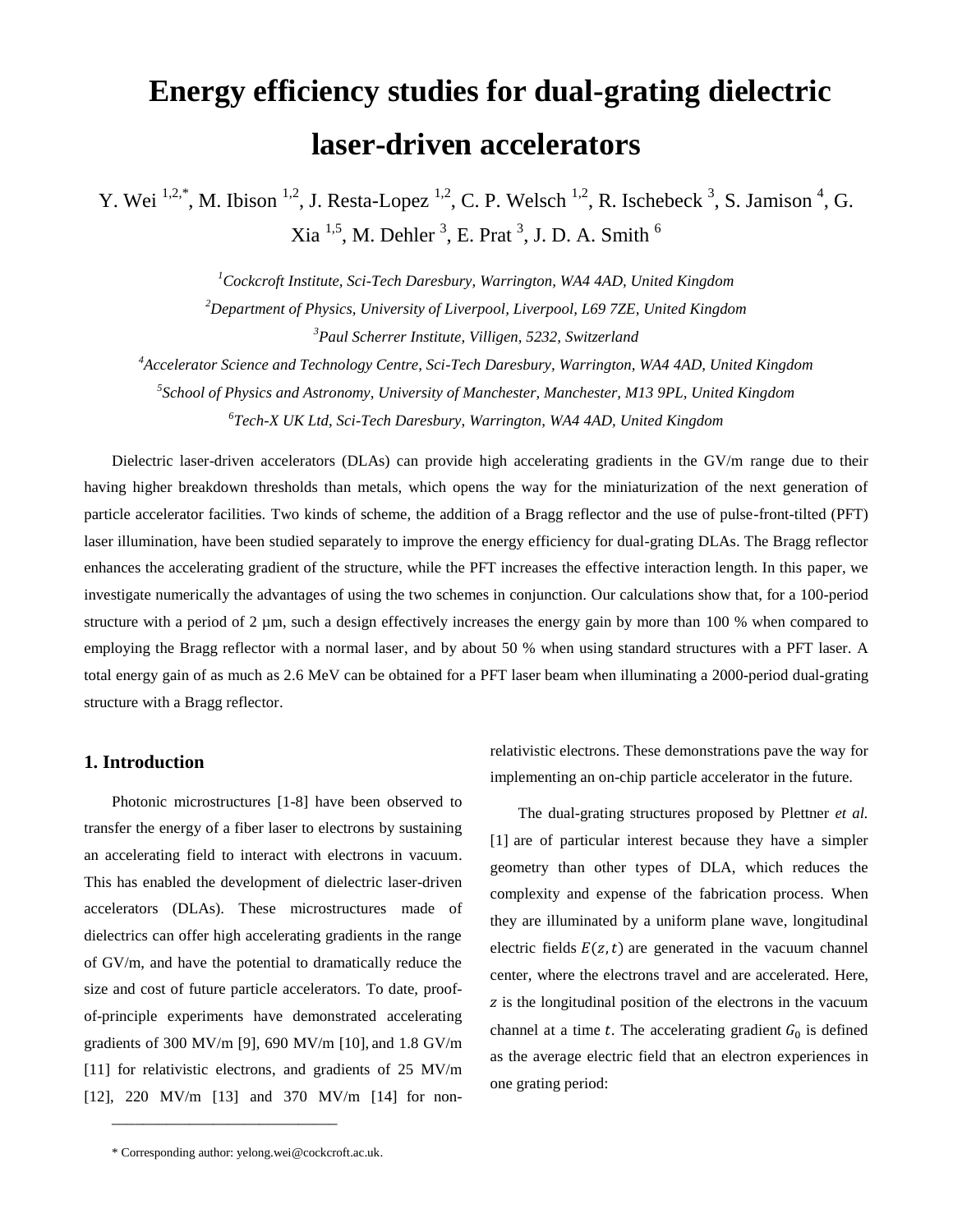$$
G_0 = \frac{1}{\lambda_p} \int_0^{\lambda_p} E(z, t) dz,
$$
 (1)

where  $\lambda_p$  is the grating period. When the phase slippage is not into account, the total energy gain within the entire interaction length  $L_{int}$  can be expressed as

$$
\Delta E = G_0 L_{\text{int}}.\tag{2}
$$

When a Gaussian laser beam with a temporal profile  $s(t, \tau_0)$ , and a spatial profile  $g(z, w_z)$  is used to illuminate a dual-grating structure with a length  $LZ$ , the electrons' energy gain is calculated to be

$$
\Delta E = \int_{-0.5LZ}^{0.5LZ} q G_{\rm p} S(t, \tau_0) g(z, w_{\rm z}) dz, \tag{3}
$$

where  $\tau_0$  is the laser full-width at half-maximum (FWHM) duration,  $w_z$  is the laser transverse RMS waist radius,  $q$  is the charge on a single electron, and  $G<sub>p</sub>$  is the accelerating gradient. Since the structure is not powered uniformly, the accelerating gradient  $G_p$  is the peak gradient. Here, we define  $z = 0$  as corresponding to the longitudinal center of a dual-grating structure and the center of the laser transverse profile. Equation (3) shows that the energy gain depends on the laser FWHM duration  $\tau_0$ , waist radius  $w_z$ , structure length  $LZ$ , and gradient  $G_p$ .

The ratio of the energy gain  $\Delta E$  and the product of the incident laser field  $E_0$  and  $q$  is defined as the energy efficiency  $\eta$ , which can be used to evaluate the accelerating performance:

$$
\eta = \Delta E / (qE_0). \tag{4}
$$

A normally-incident laser illumination has a temporal profile  $s(t, \tau_0) = e^{-2 \ln 2 (\frac{t}{\tau_0})^2}$ and a spatial profile  $g(z, w_{z}) = e^{-\left(\frac{z}{w_{z}}\right)^{2}}$ . For this case, the energy gain can be expressed as:

$$
\Delta E_{\rm n} = \int_{-0.5LZ}^{0.5LZ} q G_{\rm P} e^{-\left(\frac{z}{w_{\rm int}}\right)^2} dz. \tag{5}
$$

where  $w_{\text{int}} = \left(\frac{1}{w}\right)$  $\frac{1}{w_z^2} + \frac{2\ln 2}{(\beta c \tau_0)}$  $\frac{2\ln 2}{(\beta c \tau_0)^2}$  is the characteristic interaction length, as described in Refs. [15, 16],  $\beta = v/c$ , where  $c$  is the speed of light.

A PFT laser illumination corresponds to a temporal profile  $s(t, \tau_0) = e^{-2 \ln 2 (\frac{t - pz}{\tau_0})^2}$ and a spatial profile  $g(z, w_{z}) = e^{-\left(\frac{z}{w_{z}^{2}}\right)^{2}}$  $\frac{z}{w'_z \cos y}$ <sup>2</sup> , where  $p = \frac{dt}{dt}$  $\frac{di}{dz}$  is the PFT factor which is defined by the derivative of the pulse-front arrival time with respect to  $z$ ,  $w'_z$  is the tilt waist radius which can be obtained through a diffraction grating and a imaging system, and  $\gamma$  is the tilt angle, as shown in Fig. 1. As described in Ref. [17], we achieve  $t - pz = 0$  when electrons move at a speed  $v = \beta c$  which matches with tilt angle  $\gamma$ . In this case, the energy gain is

$$
\Delta E_{\rm PFT} = \int_{-0.5LZ}^{0.5LZ} q G_{\rm P} e^{-\left(\frac{z}{w_{\rm int}'}\right)^2} dz, \tag{6}
$$

where  $w'_{int} = w'_z \cos \gamma$  is also the characteristic interaction length, as described in Ref. [17]. Compared to Eq. (5), Eq. (6) shows that the energy gain is related only to tilt waist radius  $w'_z$  and tilt angle  $\gamma$ .

In order to increase the energy efficiency, geometry optimization studies have been carried out for dual-grating DLAs [1-4, 18]. In addition to this, two new kinds of scheme were proposed [1,19] and studied [17,20] separately to improve the energy efficiency for dual-grating DLAs. One scheme was to introduce a Bragg reflector [19], consisting of many layers of dielectric, into bare dualgrating structures. This scheme has been observed numerically in Ref. [20] to boost the accelerating field in the channel and thereby increase the energy efficiency by more than 70% compared to bare dual-gratings. Pulse-front-tilt (PFT) operation for the laser beam was proposed in Ref. [1] as a second scheme to extend the interaction length. This scheme would effectively increase the energy efficiency by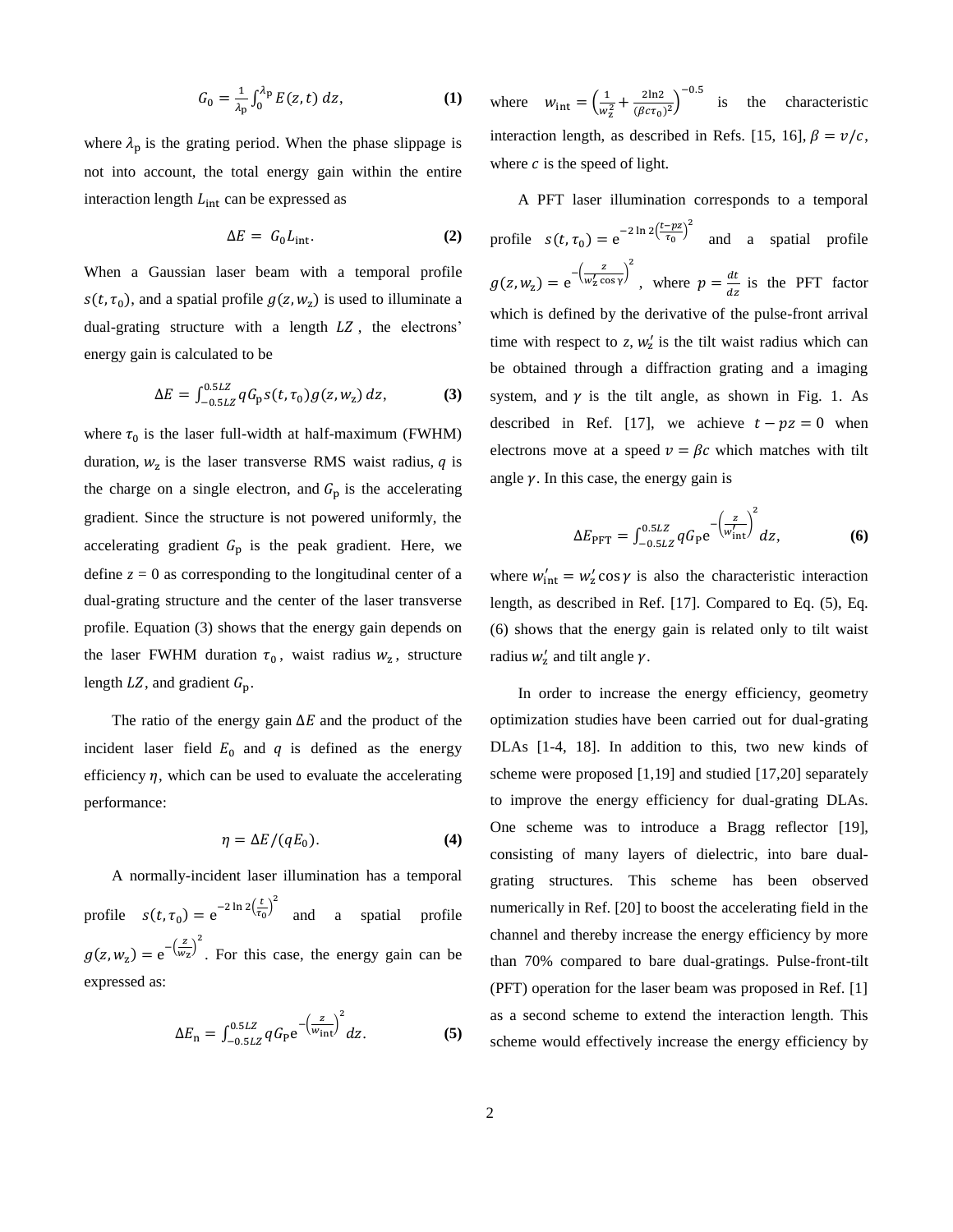more than 100 % compared to that of normally-incident laser illumination, as studied in Ref. [17].

Combining these two schemes, we present in this paper detailed numerical studies of a dual-grating structure with a Bragg reflector driven by a PFT laser beam, which can generate an energy efficiency higher than either scheme separately. As shown in Fig. 1, a PFT laser beam is introduced to interact with an electron bunch in a dualgrating structure with a 7-layer Bragg reflector. The reflector reflects back laser power to enhance the accelerating field in the channel, thereby increasing the accelerating gradient for electrons and greatly improving the energy efficiency. It should be noted that a 7-layer Bragg reflector is chosen, following an optimization study in Ref. [20]. Quartz [1, 21-22], with a refractive index *n* = 1.5, is chosen as the dielectric material for the structure and the Bragg reflector due to its high level of transparency in the optical frequency range, and its high field damage threshold and high thermal conductivity. The tilt angle  $\gamma$  can be chosen to overlap an electron bunch synchronously with the laser pulse envelope, so that the extended interaction length allows electrons to gain the largest possible energy. Section 2 presents detailed 2D particle-in-cell simulations in which a PFT laser beam is introduced into a 100-period structure to interact with a 50 MeV electron bunch. Section 3 investigates the dependencies of the energy gain on the incident laser waist radius and the number of structure periods. Finally, the potential challenges are discussed.



Fig. 1. Schematic of a dual-grating structure with a 7-layer Bragg reflector driven by a PFT laser beam with a tilt angle  $\gamma$ .  $\lambda_p$ ,  $A$ ,  $B$ ,  $C$ , *D*, *H*, *J*, *L*<sub>1</sub>, *L*<sub>2</sub>, and  $\Delta$  represent grating period, pillar width, pillar trench, vacuum channel gap, distance between dual-gratings and Bragg reflector, pillar height, vertical size, dielectric-layer thickness, vacuum-layer thickness, and longitudinal shift, respectively. The condition  $A + B = \lambda_p$  is selected for all simulations to ensure synchronicity.

## **2. Particle-in-cell simulations**

The particle-in-cell code VSim [23] is used to investigate the interaction between a front-tilted laser pulse and a Gaussian electron bunch, in a 100-period dual-grating structure with a 7-layer Bragg reflector having geometries:  $A = B = 0.50\lambda_p$ ,  $C = 0.50\lambda_p$ ,  $H = \lambda_p$ ,  $\Delta = 0$  nm,  $D = 0.80\lambda_p$ ,  $\lambda_p$  $= 2.0 \mu$ m, and total length  $LZ = 200 \mu$ m. These geometries have been studied in Ref. [20]. The electron bunch employed in our simulations has a mean energy of 50 MeV, bunch charge of 0.1 pC, RMS length of 9 µm, RMS radius of 10 µm, normalised emittance of 0.2 mm∙mrad, and energy spread of 0.03%. Such an electron bunch can be achieved at the future Compact Linear Accelerator for Research and Applications (CLARA) [24] or the Advanced Superconducting Test Accelerator (ASTA) at Fermilab [25].

An incident Gaussian laser pulse with  $\lambda_0 = 2.0 \text{ }\mu\text{m}$ wavelength,  $E = 2.1 \mu J$  pulse energy,  $\tau_0 = 100$  fs pulse duration, and  $w_z = 50 \mu m$  waist radius would generate a peak input field  $E_0 = 2.0$  GV/m. When such a laser pulse is used for normal illumination, the maximum field generated in the structure area is still below the damage threshold for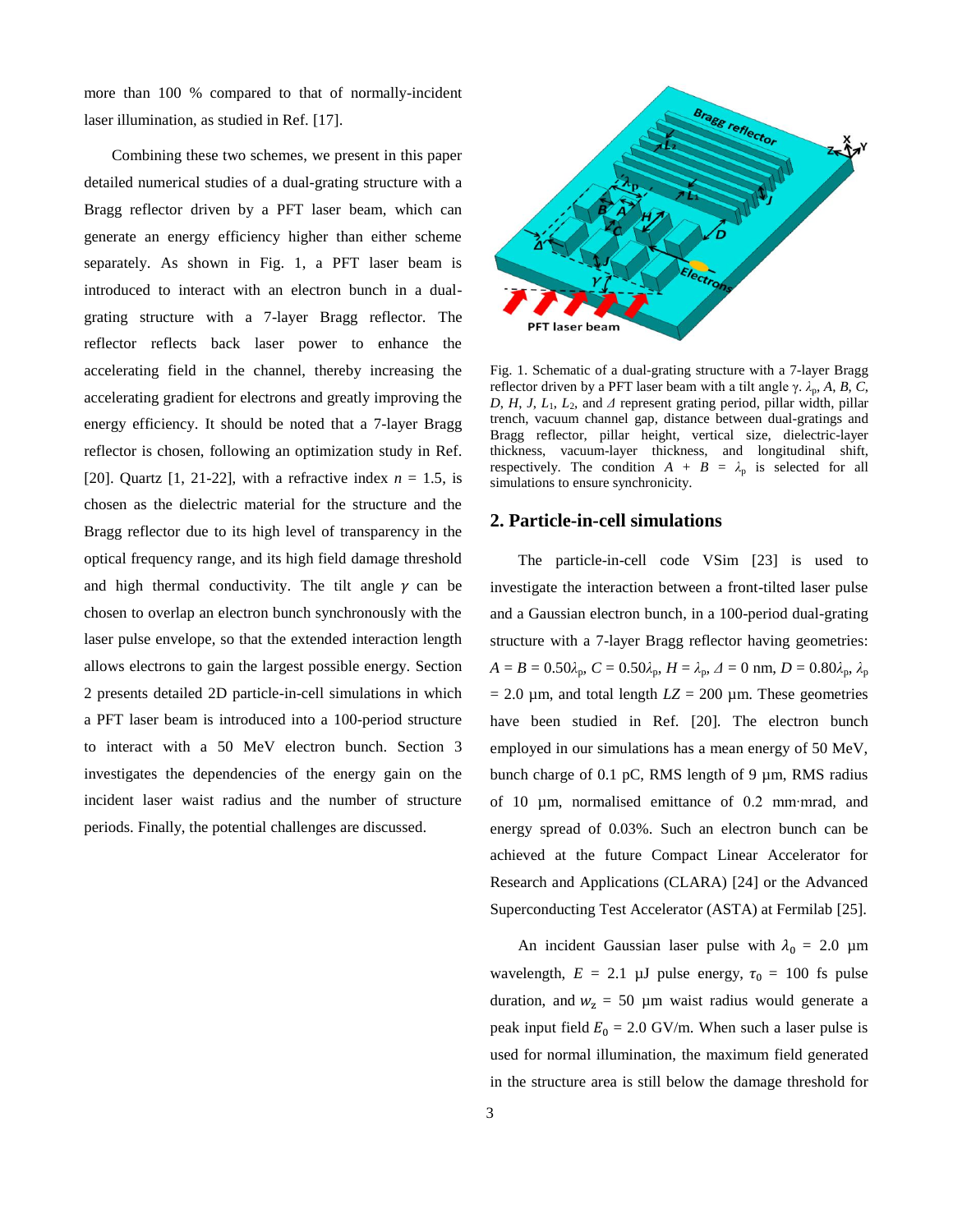quartz structures [1,21-22]. The calculated interaction length is  $w_{\text{int}} = \left(\frac{1}{w}\right)$  $\frac{1}{w_z^2} + \frac{2\ln 2}{(\beta c \tau_0)}$  $\frac{2 \ln 2}{(\beta c \tau_0)^2}$ )<sup>-0.5</sup> = 22.7 µm, which is much smaller than  $LZ = 200 \mu m$ . Using Eq. (5) with  $LZ = 200 \mu m$ and a peak gradient of  $G<sub>P</sub> = 1.0$  GV/m we find a maximum energy gain of  $\Delta E_n \approx q G_P \sqrt{\pi} w_{\text{int}} = 40 \text{ keV}$ . This is used to calculate the loaded gradient for subsequent analysis of normally-incident laser illumination.

The same laser parameters are used for the optical system described in Ref. [17], to generate a front-tilted pulse with an ultrashort pulse duration  $\tau_0 = 100$  fs and a tilt angle  $\gamma = 45^{\circ}$ . As calculated in Ref. [17], an interaction length of  $w'_{\text{int}} = 51 \,\mu\text{m}$  is obtained for an incident laser waist radius  $w_z$  = 50 µm. When such a front-tilted pulse propagates through the structure to interact with the electron bunch within it, the maximum energy gain is calculated to be  $\Delta E_{\text{PFT}} \approx q G_{\text{p}} \sqrt{\pi} w_{\text{int}}' = 90 \text{ keV using Eq. (6) with } LZ = 200$ μm and  $G_p = 1.0 \text{ GV/m}$ . This is also used to calculate the loaded gradient for subsequent simulations of PFT laser illumination.



Fig. 2. Bunch energy distribution for the cases of laser-off (red dots and fit line), laser-on with a normal laser pulse for bare dual-gratings (blue dots and fit line), laser-on with a normal laser pulse for dual-gratings with a Bragg reflector (purple dots and fit line), laser-on with a front-tilted laser pulse for bare dual-gratings (green dots and fit line), and laser-on with a front-tilted laser pulse for dual-gratings with a Bragg reflector (yellow dots and fit line).

In the particle-in-cell simulations, the mesh size is set to 10 nm  $(z) \times 20$  nm  $(y)$  so that the results are convergent. We use 500,000 macro particles for tracking, close to the number of electrons for a bunch charge of 0.1 pC. The bunch transverse size is much bigger than the vacuum channel gap of  $C = 1.0 \mu m$ , so only a small fraction of the electrons traverses the vacuum channel of the structure - it is calculated that about 4% of the 50 MeV bunch is transmitted through the vacuum channel gap of 1.0 μm. Those electrons travelling through the quartz structure suffer significant energy loss due to collisional straggling [26] in the dielectric material. We use only the electrons modulated by the laser field in the vacuum channel for subsequent analysis.

Figure 2 shows the results of the particle-in-cell simulations for the different configurations. Using the Gaussian fits to these energy spectra, the maximum energy gain is calculated from the difference between the abscissa of the half-width at half-maximum (HWHM) point for a laser-on spectrum and a laser-off spectrum [9]. The maximum energy gain is  $\Delta E_1 = 35 \text{ keV}$  for normal laser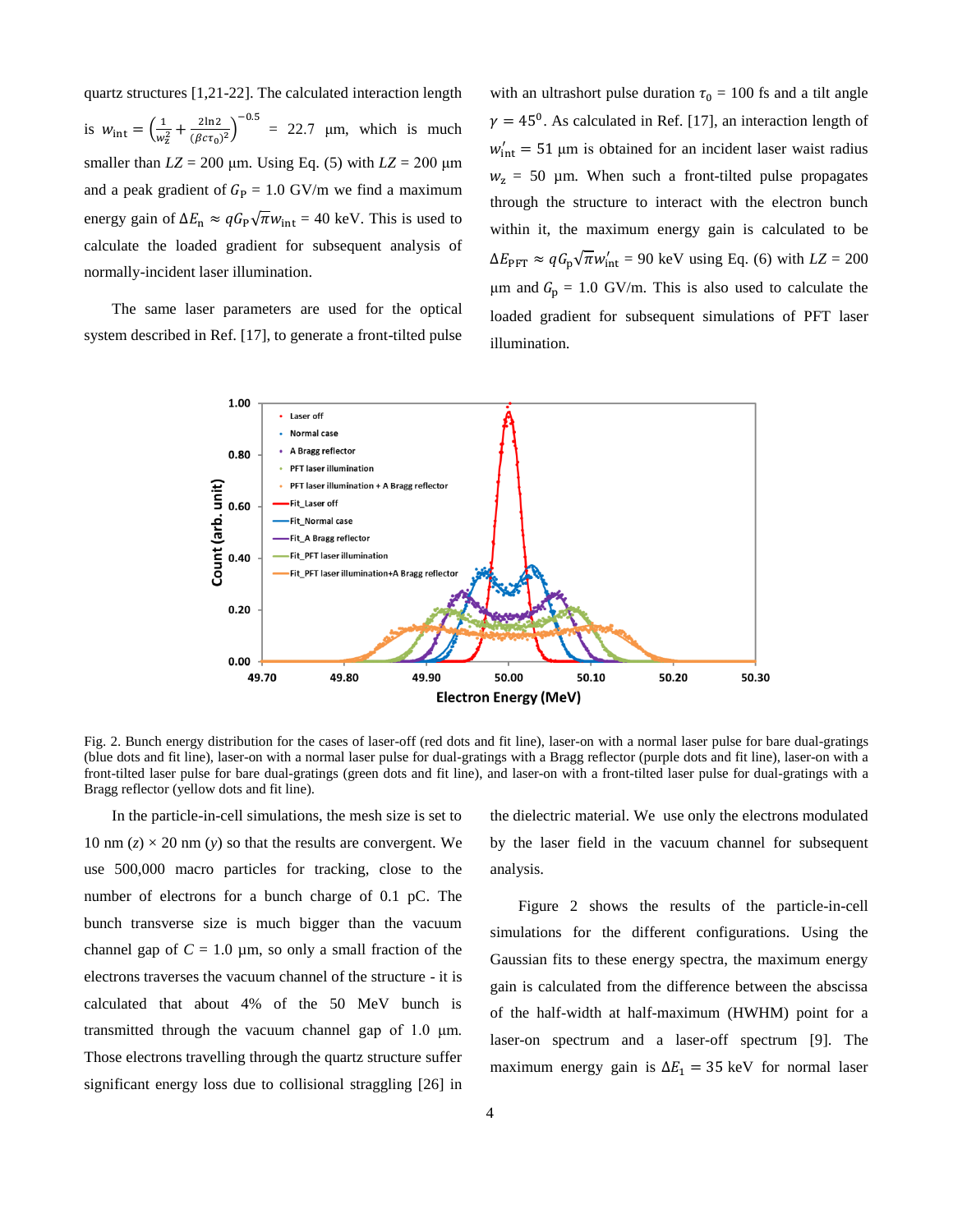illumination on bare dual-gratings,  $\Delta E_2 = 63$  keV for normal laser illumination on dual-gratings with a Bragg reflector,  $\Delta E_3 = 88$  keV for PFT laser illumination on bare dual-gratings, and  $\Delta E_4 = 131$  keV for PFT laser illumination on dual-gratings with a Bragg reflector. This corresponds to maximum loaded gradients of 0.88 GV/m, 1.58 GV/m, 0.98 GV/m, and 1.46 GV/m, respectively. As expected, while PFT laser illumination has a similar loaded gradient to the normal one, a Bragg reflector boosts the loaded gradient, and hence the energy efficiency, for dualgrating DLAs. The loaded accelerating gradients are increased by 80 % and 49 % for normal and PFT laser illumination respectively, when a Bragg reflector is added, for bare dual-grating structures. For dual-gratings with a Bragg reflector driven by a PFT laser beam, the energy gain is increased by 274 % as compared to normally-incident laser illumination on bare dual-gratings.

## **3. Energy gain analysis**

In this section, we study further the relationship between the energy gain  $\Delta E_4$  when a PFT laser and a Bragg reflector are used and the waist radius  $w<sub>z</sub>$  of the incident laser beam. As observed in Ref. [17], the interaction length  $w'_{\text{int}}$  increases linearly with the waist radius  $w_z$  of the incident laser beam. Using Eq. (6) with a loaded gradient  $G_p = 1.46$  GV/m, we can calculate analytically the energy gain  $\Delta E_4$  with the incident laser waist radius  $w_z$ . Figure 3 shows the energy gain  $\Delta E_4$  from analytical and particle-incell calculations with variable laser waist radii  $w_z$ ; very good agreement is found between the two approaches. As shown in Fig. 3, the energy gain gradually increases with laser waist radius, and it reaches saturation when the radius is larger than 400 µm. For a 100-period dual-grating structure with a Bragg reflector driven by a PFT laser, the maximum energy gain is calculated to be 290 keV.



Fig. 3. Energy gain from analytical (solid line) and particle-in-cell (dots) calculations as a function of the laser waist radius, for a 100 period dual-grating structure with a Bragg reflector driven by a PFT laser:  $E_0 = 2 \text{ GV/m}, \tau_0 = 100 \text{ fs}, \text{ and } \gamma = 45^{\circ}.$ 

It should be noted that a 100-period structure with a length  $LZ = 200 \mu m$  is used for our particle-in-cell simulations due to limited computing resources. As seen in Ref. [17], a larger number of grating periods results in a higher energy gain for a bare dual-grating structure. This also applies to dual-gratings with a Bragg reflector. Using Eq. (6) with a loaded gradient  $G_p = 1.46$  GV/m, the energy gain ∆<sup>4</sup> with variable structure lengths *LZ* and laser waist radii  $w<sub>z</sub>$  can be calculated analytically. Figure 4 shows the analytically-calculated energy gain, which gradually increases to reach saturation with the laser waist radius  $w<sub>z</sub>$ from 50 µm to 1000 µm for different periods of the structures. For a dual-grating structure of more than 2000 periods, corresponding to a length  $LZ = 4000 \mu m$ , the energy gain increases linearly with laser waist radius from 50 µm to 1000 µm. In this case, a laser waist radius of 1000 µm would generate a maximum energy gain of 2.6 MeV.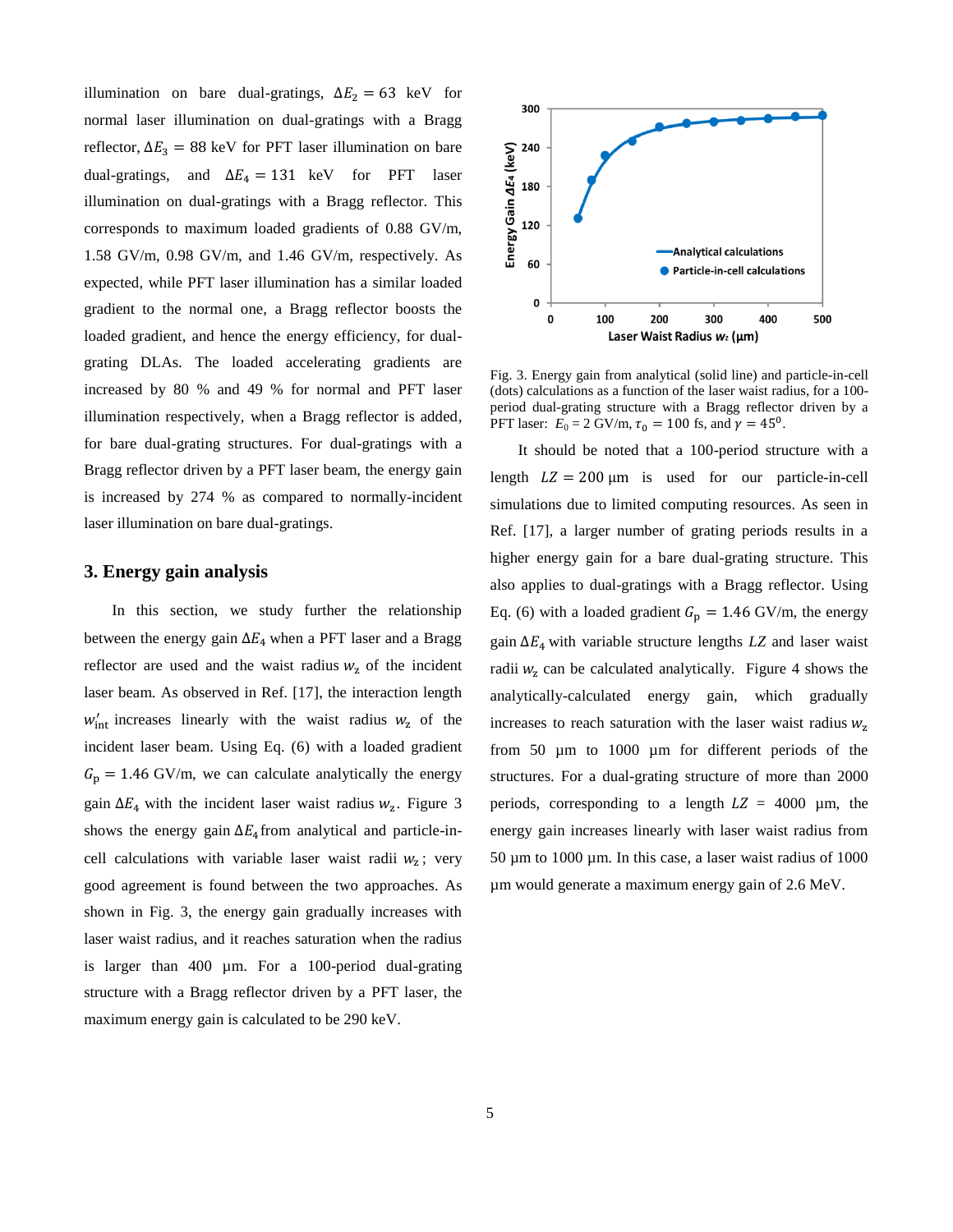

Fig. 4. Analytically-calculated energy gain with increasing laser waist radius, for different periods of a dual-grating structure with a Bragg reflector driven by a PFT laser:  $E_0 = 2$  GV/m,  $\tau_0 = 100$  fs, and  $\gamma = 45^{\circ}$ .

# **4. Conclusion**

In conclusion, we have studied numerically the energy efficiency for dual-gratings with a 7-layer Bragg reflector driven by a PFT laser beam. When a PFT laser beam with a peak field of 2.0 GV/m is used to illuminate such a structure with 100 periods, the energy gain generated is increased by about three times as compared to normal laser illumination on bare dual-gratings.

We have also verified that the energy gain for dualgratings with a Bragg reflector driven by a PFT laser beam depends strongly on the incident laser waist radius and the number of structure periods. For a 100-period dual-grating structure, the maximum energy gain is calculated to be 290 keV for a laser waist radius of about 500 µm. For a structure with more than 2000 periods, the energy gain increases up to 2.6 MeV for an incident laser with a waist radius of 1000 µm.

In short, the combination of a Bragg reflector and PFT laser illumination can be employed to improve the energy efficiency for any DLA structure. However, realistic fabrication and experimental studies are still required, to pave the way for implementing the proposed concept for such an integrated nano-structure driven by a PFT laser beam.

### **Acknowledgements**

We would like to thank Dr. Eugenio Ferrari and Dr. Nicole Hiller for many useful discussions. This work was supported by the EU under Grant Agreement 289191 and STFC Cockcroft Institute core grant No.ST/G008248/1.

### **References**

- [1] T. Plettner, P. P. Lu, and R. L. Byer, Proposed few-optical cycle laser-driven particle accelerator structure, Physical Review Special Topics Accelerators and Beams 9 (2006) 111301.
- [2] A. Aimidula, M. A. Bake, F. Wan, B. S. Xie, C. P. Welsch, G. Xia, O. Mete, M. Uesaka, Y. Matsumura, M. Yoshida, and K. Koyama, Numerically optimized structures for dielectric asymmetric dual-grating laser accelerators, Physics of Plasmas 21 (2014) 023110.
- [3] A. Aimidula, C. P. Welsch, G. Xia, K. Koyama, M. Uesaka, M. Yoshida, O. Mete, Y. Matsumura, Numerical investigations into a fiber laser based dielectric reverse dualgrating accelerator, Nuclear Instruments and Methods in Physics Research A 740 (2014) 108-113.
- [4] C. M. Chang and O. Solgaard, Silicon buried gratings for dielectric laser electron accelerators, Appl. Phys. Lett. 104, (2014) 184102.
- [5] X. E. Lin, Photonic band gap fiber accelerator, Physical Review Special Topics Accelerators and Beams 4 (2001) 051301.
- [6] B. M. Cowan, Three-dimensional dielectric photonic crystal structures for laser-driven acceleration, Physical Review Special Topics Accelerators and Beams 11 (2008) 011301.
- [7] B. Naranjo, A. Valloni, S. Putterman, and J. B. Rosenzweig, Stable charged-particle acceleration and focusing in a laser accelerator using spatial harmonics, Physical Review Letters 109 (2012) 164803.
- [8] H. Deng, J. Jiang, Y. Miao, K. J. Leedle, H. Li, O. Solgaard, R. L. Byer, and J. S. Harris, Design of racetrack ring resonator based dielectric laser accelerators, [https://arxiv.org/abs/1701.08945,](https://arxiv.org/abs/1701.08945) 2017.
- [9] E. A. Peralta, K. Soong, R. J. England, E. R. Colby, Z. Wu, B. Montazeri, C. McGuinness, J. McNeur, K. J. Leedle, D. Walz, E. B. Sozer, B. Cowan, B. Schwartz, G. Travish and R. L. Byer, Demonstration of electron acceleration in a laserdriven dielectric microstructure, Nature 503 (2013) 91-94.
- [10] K. P. Wootton, Z. Wu, B. M. Cowan, A. Hanuka, I. V. Makasyuk, E. A. Peralta, K. Soong, R. L. Byer, and R. J. England, Demonstration of acceleration of relativistic